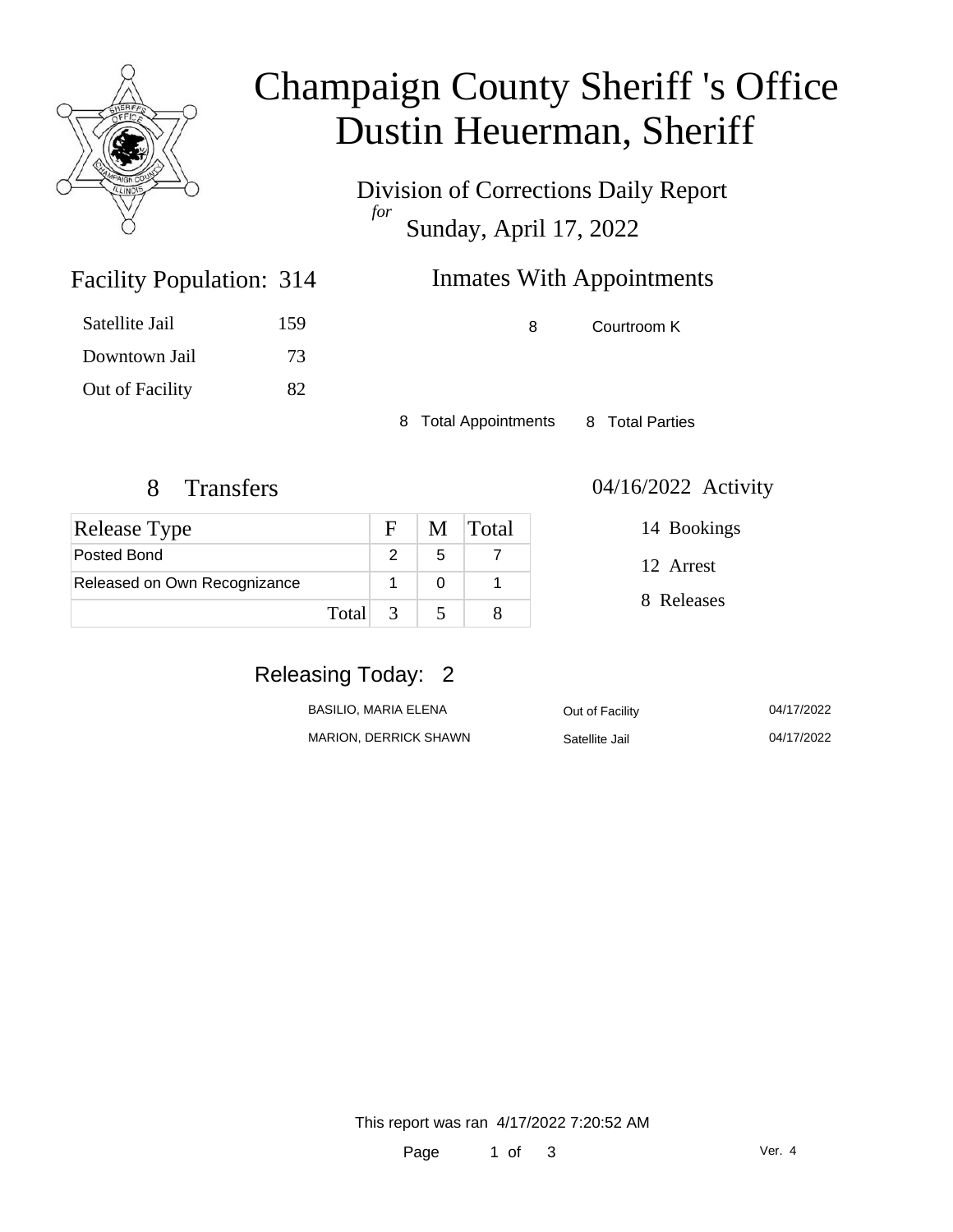

# Champaign County Sheriff 's Office Dustin Heuerman, Sheriff

Division of Corrections Daily Report *for* Sunday, April 17, 2022

#### Custody Status Count

- Electronic Home Dentention 12
	- Felony Arraignment 20
		- Felony Other 1
	- Felony Pre-Sentence 7
		- Felony Pre-Trial 220
	- Felony Pre-Trial DUI 6
	- Felony Sentenced CCSO 5
	- Felony Sentenced IDOC 20
		- Hold Other 2
		- Hold Pre-Trial 1
	- Misdemeanor Arraignment 4
		- Misdemeanor Other 1
		- Misdemeanor Pre-Trial 9
- Misdemeanor Sentenced CCSO 1
	- Petition to Revoke 1
	- Remanded to DHS 3
	- Traffic Arraignment 1
		- Total 314

This report was ran 4/17/2022 7:20:52 AM